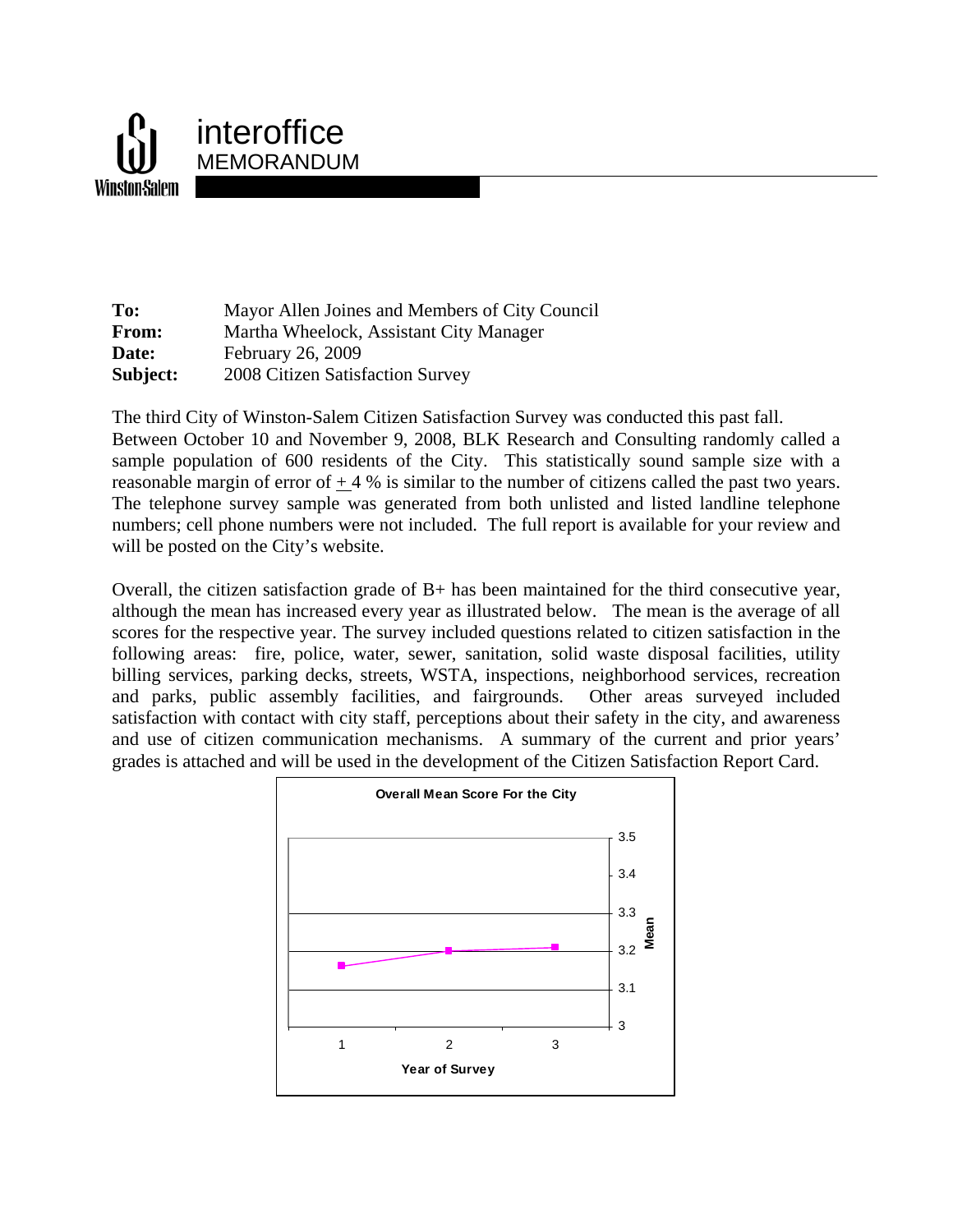## **Citizen Satisfaction Survey Ratings**

| Focus Area                          | October<br>2006 | September<br>2007 | September<br>2008 | Comments                                                              |
|-------------------------------------|-----------------|-------------------|-------------------|-----------------------------------------------------------------------|
| <b>Public Safety</b>                |                 |                   |                   |                                                                       |
| Fire                                | $A-$            | A                 | $A-$              | Consistently high performer.                                          |
| Police                              | $\overline{B}$  | $B+$              | $B+$              | Quick response time is of utmost                                      |
|                                     |                 |                   |                   | importance to the citizens.                                           |
| <b>Overall Safety</b>               |                 | A                 | $A+$              | Citizens feel safe throughout the City.                               |
| <b>Environmental Health</b>         |                 |                   |                   |                                                                       |
| Water and Sewer                     | $B+$            | B                 | B                 | Water flow/pressure, water quality, and                               |
|                                     |                 |                   |                   | city responsiveness questions included for<br>the first time in 2008. |
| Sanitation                          | $B+$            | $A -$             | $A-$              | More persons used curbside pickup this year                           |
|                                     |                 |                   |                   | than in previous years.                                               |
| Solid Waste Disposal                |                 |                   | $A-$              | New focus area in 2008.                                               |
| Facilities                          |                 |                   |                   |                                                                       |
| <b>Utility Billing Services</b>     | $B+$            | $B+$              | $B+$              | Included questions about bill payment                                 |
|                                     |                 |                   |                   | website for 1 <sup>st</sup> time in 2008.                             |
| Stormwater                          |                 |                   | B                 | New focus area for 2008.                                              |
| <b>Transportation</b>               |                 |                   |                   |                                                                       |
| Parking Decks                       | $B -$           | $B -$             | B                 | Citizens using the decks more than 6 times                            |
|                                     |                 |                   |                   | annually have increased.                                              |
| <b>Streets</b>                      | $\mathbf B$     | $B -$             | $B-$              | Streets nationally have lower survey                                  |
|                                     |                 |                   |                   | grades because traffic and parking can be                             |
|                                     |                 |                   |                   | contentious issues.                                                   |
| <b>WSTA</b>                         | B               | B                 | $B+$              | Price, cleanliness, and overall satisfaction                          |
|                                     |                 |                   |                   | improved.                                                             |
| <b>Community &amp; Economic</b>     |                 |                   |                   |                                                                       |
| <b>Development</b>                  |                 |                   |                   |                                                                       |
| Inspections                         | $B+$            | $B-$              | $B+$              | Service rendered to businesses improved.                              |
| Neighborhood Services               | $-$             | $B -$             | $B -$             | Responsiveness to complaints is the key                               |
|                                     |                 |                   |                   | issue for citizens.                                                   |
| <b>Leisure Services</b>             |                 |                   |                   |                                                                       |
| Recreation & Parks                  | $B+$            | $B+$              | $B+$              | The number of limited users and various                               |
|                                     |                 |                   |                   | locations for special services makes broad-                           |
|                                     |                 |                   |                   | based conclusions challenging.                                        |
| <b>Public Assembly Facilities</b>   | B               | $B+$              | $A -$             | Improved cleanliness rating is noted                                  |
| Fairgrounds                         |                 | $B+$              | $B+$              | Included traffic and parking questions for<br>the $1st$ time in 2008. |
| <b>Other</b>                        |                 |                   |                   |                                                                       |
| <b>City Staff Services Contact</b>  | $\, {\bf B}$    | $\, {\bf B}$      | $B+$              | New focus area in 2008.                                               |
| Communication                       |                 |                   | B                 | Includes CityLink for the first time in                               |
| Mechanisms                          |                 |                   |                   | 2008 with good ratings.                                               |
| <b>Overall Citizen Satisfaction</b> | $B+$            | $B+$              | $B+$              | No significant change noted.                                          |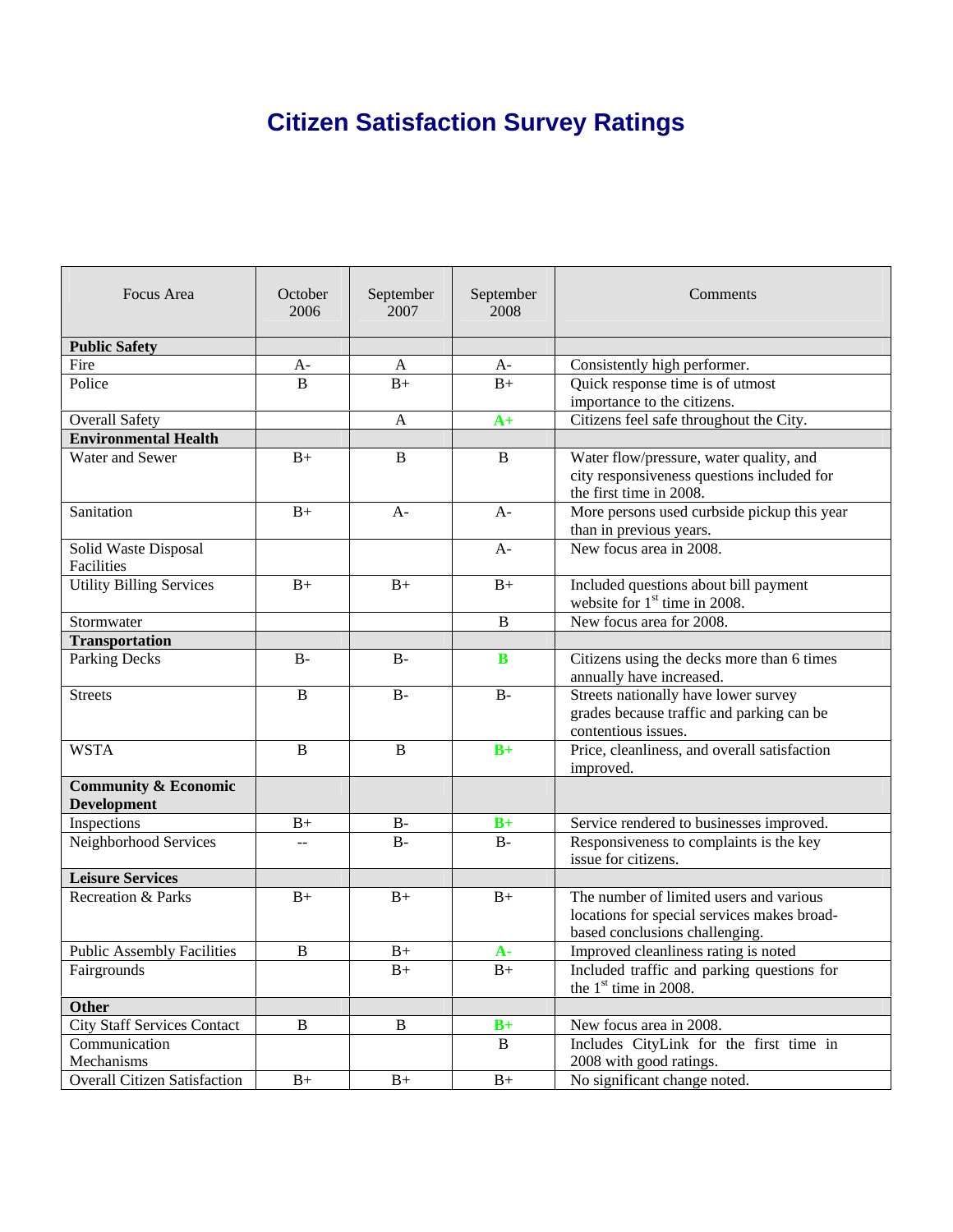Survey results were distributed to the department heads responsible for the nineteen focus areas. The department heads reviewed the data and committed to serve the citizens in a manner to address their responses on the survey. Open-ended questions on the survey were used to help identify areas of concern for the citizens. The department heads monitor satisfaction, among other areas of service, by means of their performance measures, which are kept current.

## **SURVEY ANALYSIS**

Telephone surveys are generally preferred because there is a greater response to telephone surveys than mail surveys. For example, multiple attempts are made for each randomly selected number, which provides an appropriate number of guaranteed participants to make statistically significant assumptions. Landlines also allow the city to accurately identify census tract (physical address) of the participant that may influence citizen responses. However, as more people move to cell phones as their primary source of communication, the sample population may become less representative of the city's population. People most likely to have a cell phone are often younger and may be less affluent (i.e., homeowner) and may not be captured in the survey sample. Additionally, telephone surveys are limited by the amount of time a citizen is willing to participate.

The current survey instrument has been refined each year, but still reflects satisfaction with core municipal services rather than interests identified by the citizen. Usefulness of responses for service areas in which there is limited participation (recreational activities, for example) is limited by fewer data points to evaluate. Finally, the existing survey was developed based on the city's population rather than by ward, which although it would require a larger sample overall, would provide better information on trends that may be different in different areas of the city.

## **RECOMMENDATIONS**

Although the information provided in this cycle of citizen survey has provided a base level of detail and trends for our citizen's satisfaction with the city's core service areas and staff responsiveness, industry best practice suggests that citizen engagement at the front end of the review process is valuable to developing a survey instrument that identifies their needs and concerns. Staff recommends developing a plan of enhanced citizen engagement as a part of a comprehensive environmental scan. As City Council considers the development of long-range strategic plans and considers a proposed bond referendum, a series of citizen meetings and community involvement designed to solicit that information can be integrated into a framework for obtaining data and future planning. Staff will incorporate citizen survey considerations as it brings forward a plan and timeline for this process.

Other recommendations include:

1) Although the response rate is lower, a mail survey may be used while the citizen participation process is refined. A random sampling would insure equitable distribution throughout the community as well as capture citizens with no landline phone who may not be represented at the time. The cost of doing a mailing would be less than a phone survey. By doing a random selection (preferably by ward), the number of users for some of the service areas might have greater respondents and be more equitably distributed within wards. The ability